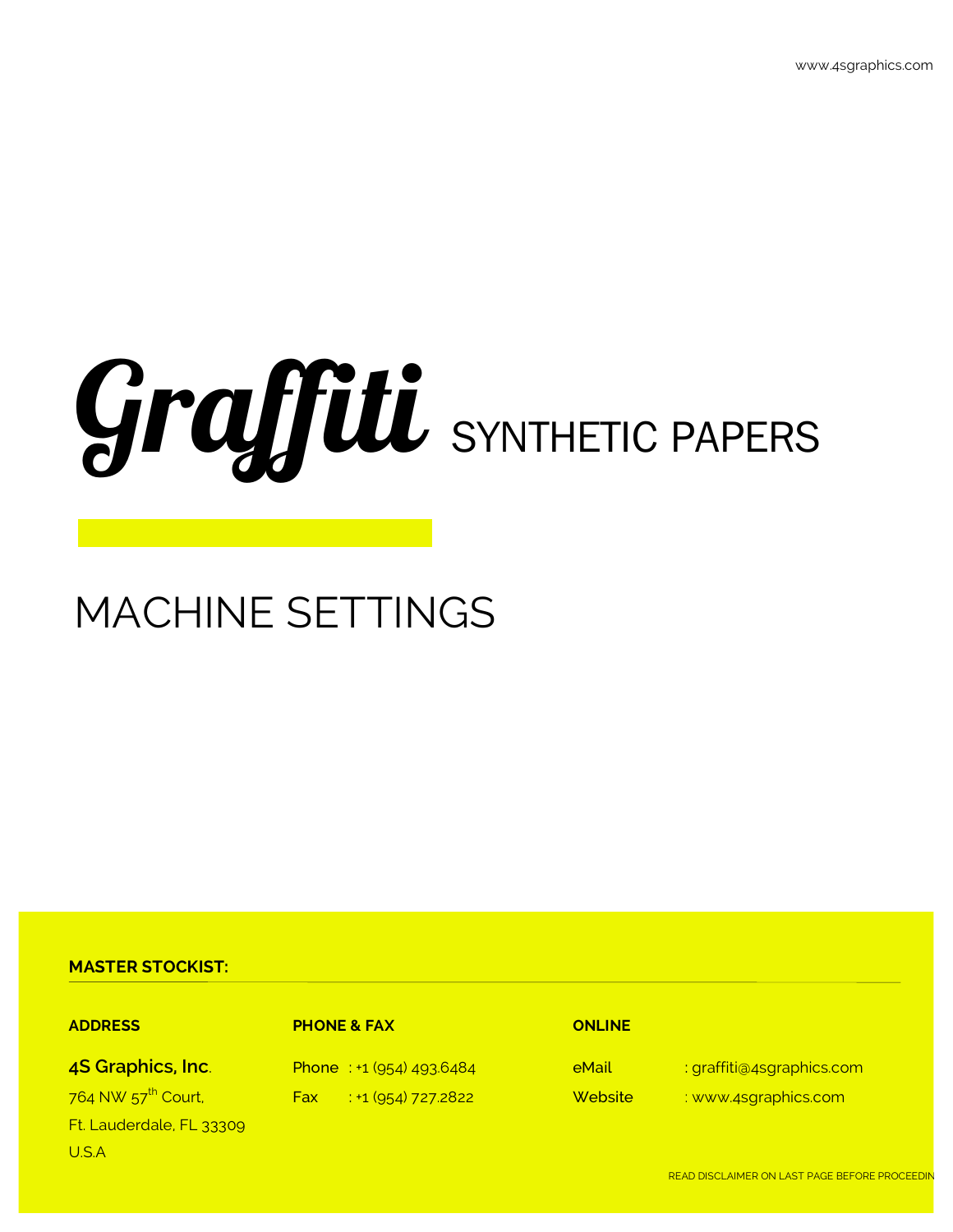## **GRAFFITI OPAQUE – 5 MIL**

| <b>GSM EQUIVALENT</b> | : 195 GSM       |
|-----------------------|-----------------|
| PAPER EQUIVALENT      | : 24# BOND      |
| MICRONS.              | $: 135$ MICRONS |

| <b>MACHINE</b><br><b>BRAND</b>  | <b>PRESS NAME</b>                       | <b>SETTINGS</b>                                                                                                     |
|---------------------------------|-----------------------------------------|---------------------------------------------------------------------------------------------------------------------|
| <b>XEROX</b>                    | Docucolor 5000                          | coated / 136-186gr                                                                                                  |
|                                 | Docucolor 8000                          | N.A                                                                                                                 |
|                                 | iGen 3                                  | Never Tear 120µ                                                                                                     |
|                                 | iGen 4                                  | Never Tear 120u                                                                                                     |
|                                 | iGen 5                                  | Never Tear 120µ                                                                                                     |
|                                 | iGen 150                                | Never Tear 120µ                                                                                                     |
|                                 | 550/560/570                             | coated 1                                                                                                            |
|                                 | 700                                     | coated paper / 129-150gr                                                                                            |
|                                 | 700i                                    | Coated 129-150gr                                                                                                    |
|                                 | 770                                     | Coated 129-150gr                                                                                                    |
|                                 | J75                                     | Coated/129-150gr/ Image Transfer R/V: 150%                                                                          |
|                                 | Versant 80                              | Coated/103 - 135gr /lmage Transfer R/V 150%                                                                         |
|                                 | Versant 2100                            | Never Tear 120µ                                                                                                     |
| <b>KONICA</b><br><b>MINOLTA</b> | BizHub C1060 / 1070                     | Coated ML / 106-135gr                                                                                               |
|                                 | BizHub C1085 / 1100                     | Coated ML / 106-135gr                                                                                               |
|                                 | BizHub Pro C65hc                        | Coated ML / 106-135gr                                                                                               |
|                                 | BizHub C6000                            | Coated ML / 106-135gr                                                                                               |
|                                 | BizHub C 6501                           | Coated ML / 106-135gr                                                                                               |
|                                 | BizHub C8000                            | Coated ML / 106-135gr                                                                                               |
| <b>CANON</b>                    | C600/C650/C700/C750/C800/C850           | Plain 2 / 91 - 105gr / Transfer R/V +10                                                                             |
|                                 | Image Press C6010VP                     | 2-Side Coated / Coated 3                                                                                            |
|                                 | Image Press C7000VP                     | 2-Side Coated / Coated 3                                                                                            |
|                                 | Image Press C7010VP                     | 2-Side Coated / Coated 3                                                                                            |
|                                 | Image Press C8000VP / C10000VP          | 2-Side Coated 2 / Transfer 0 on both sides                                                                          |
| <b>KODAK</b><br><b>NEXPRESS</b> | SE 2500                                 | Opaque Foil / Matt Coated / Color White / Set Gr. Weight                                                            |
|                                 | SE 3000                                 | Opaque Foil / Matt Coated / Color White / Set Gr. Weight                                                            |
|                                 | SX 3900                                 | Opaque Foil / Matt Coated / Color White / Set Gr. Weight                                                            |
| <b>MGI METEOR</b>               | DP 60                                   | fusing front: 25% / fusing back: 15% / transfer: 50% / IR off / speed: high                                         |
|                                 | DP 8700 XL                              | Fusing +50% / Transfer +40%                                                                                         |
|                                 | DP 8700 XL+                             | fusing: 15% / back-up: auto / THV: 0%                                                                               |
| OKI                             | C911dn, PRO9431dn, PRO9541dn, PRO9542dn | Ultra-Heavy 2:189-216gr                                                                                             |
| <b>RICOH</b>                    | Aficio C 2800                           | Plain Paper                                                                                                         |
|                                 | Aficio MP C4502AD                       | Plain Paper                                                                                                         |
|                                 | Pro C651 EX                             | paper 4 / media type coated mat                                                                                     |
|                                 | Pro C720S                               | N.A                                                                                                                 |
|                                 | Pro C900S                               | media type: special 5 / paper setting: thick 1 note: oildrops can locally disturb transfer when<br>du plex printing |
|                                 | Pro C901                                | paper 4 / media type coated mat                                                                                     |
|                                 | Pro 1357EX                              | N.A                                                                                                                 |
|                                 | Pro C5100s                              | coated mat / paper weight 6                                                                                         |
|                                 | Pro C5210s                              | N.A                                                                                                                 |
|                                 | <b>Pro C7100s</b>                       | synthetic / paper weight 4                                                                                          |
|                                 | Pro C9100 / C9110                       | synthetic / paper weight 3                                                                                          |
| <b>KYOCERA MITA</b>             | TASalfa 650C                            | thick 1                                                                                                             |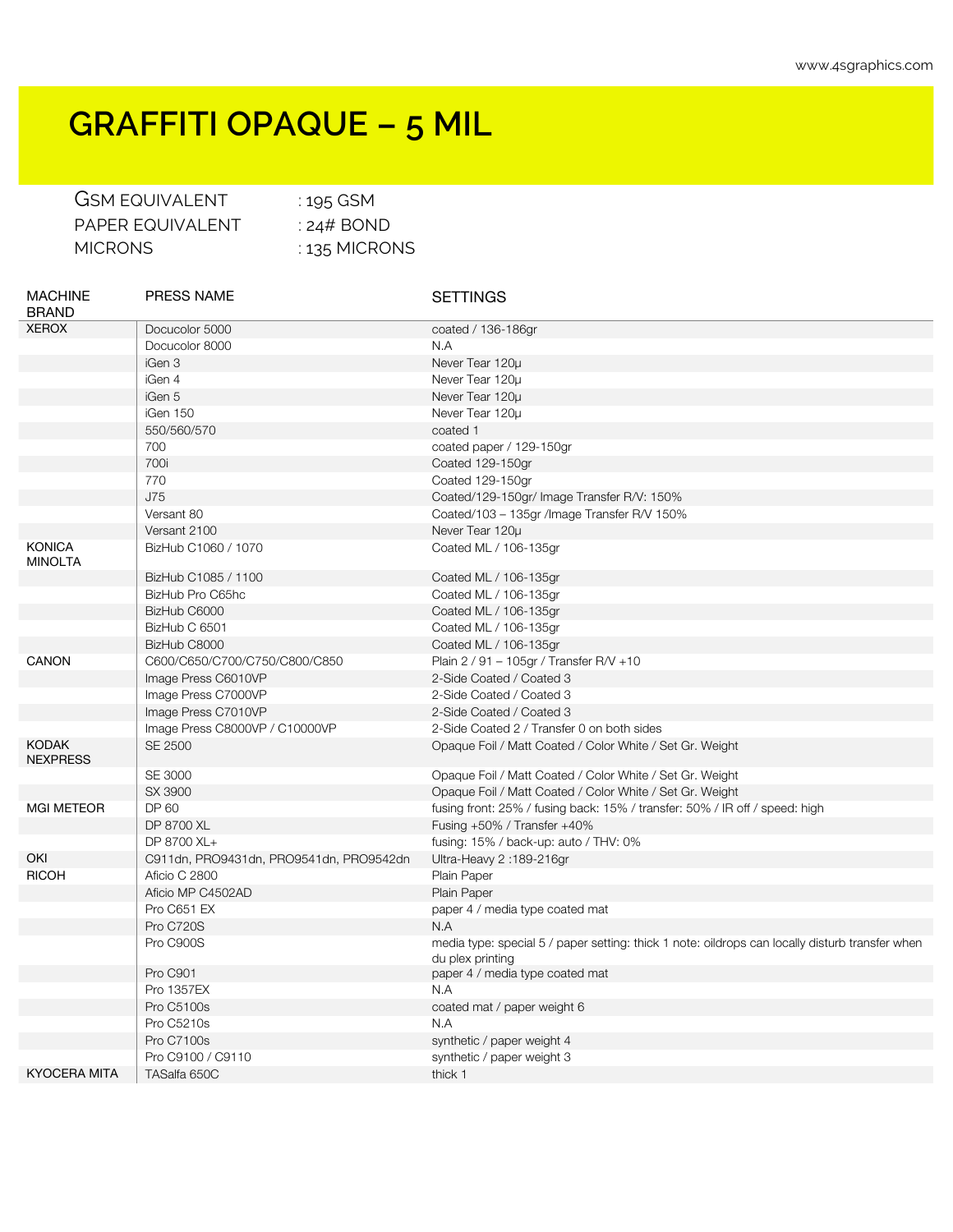## **GRAFFITI OPAQUE – 8 MIL**

| <b>GSM EQUIVALENT</b> |
|-----------------------|
| PAPER FOUIVAL ENT     |
| MICRONS               |

 $:$  270 GSM  $\pm$  90# INDEX : 200 MICRONS

MACHINE BRAND PRESS NAME SETTINGS XEROX Docucolor 5000 coated / 187-220gr + optimized transfer (Simplex Printing – one side at a time) Docucolor 8000 plain coated / 221-300gr iGen 3 Never Tear 195μ iGen 4 Never Tear 195μ iGen 5 Never Tear 195μ iGen 150 Never Tear 195μ 550/560/570 coated 3 (Simplex Printing – one side at a time) 700 coated paper / 221-265gr (Simplex Printing – one side at a time) 700i coated / 221-265gr (Simplex Printing – one side at a time) 770 coated / 221-265gr J75 Coated / 221-256 gr / image transfer R/V: 150 Versant 80 coated / 221-256gr / image transfer R/V:210 Versant 2100 **Never Tear 195μ** KONICA MINOLTA | BizHub C1060 / 1070 coated ML / 217-256gr BizHub C1085 / 1100 **coated ML / 217-256gr** BizHub Pro C65hc Coated ML / 210-256gr BizHub C6000 Coated ML / 210-256gr BizHub C 6501 coated gloss / 230gr BizHub C8000 Coated ML / 221 – 256gr C600/C650/C700/C750/C800/C850 heavy 4 / 181-220gr / transfer R/V +15 Image Press C6010VP 2-sided coated / Coated 6 / Transfer +5 both sides Image Press C7000VP 2-sided coated / Coated 6 / Transfer +5 both sides Image Press C7010VP 2-sided coated / Coated 6 / transfer +8 on both sides Image Press C8000VP / C10000VP 2-sided coated / Coated 6 / Transfer +5 both sides KODAK NEXPRESS SE 2500 Opaque Foil/ Matt Coated / Color White / Set gr. Weight / transfer current of consecutive image units + fuser discharge level requires adjustment to achieve optimum image quality SE 3000 Opaque Foil/ Matt Coated / Color White / Set gr. Weight / transfer current of consecutive image units + fuser discharge level requires adjustment to achieve optimum image quality SX 3900 Opaque Foil/ Matt Coated / Color White / Set gr. Weight / transfer current of consecutive image units + fuser discharge level requires adjustment to achieve optimum image quality MGI METEOR DP 60 DP 60 using front: 35% / fusing back: 25% / transfer: 50% / IR off / speed: high DP 8700 XL **Fusing +60% / Transfer +40%** DP 8700 XL+ fusing: 25% / back-up: auto / THV: 0% OKI C911dn, PRO9431dn, PRO9541dn, PRO9542dn Poor Color Rendering RICOH Aficio C 2800 Aficio C 2800 Aficia C 1980 and Afice 3 (Simplex Printing – one side at a time) Aficio MP C4502AD thick 2 / 170-220gr (Simplex Printing – one side at a time) Pro C651 EX coated matt / type 6 / 220,1-256gr Pro C720S media type: special 5 / paper setting: thick 3 (Simplex Printing – one side at a time) Pro C900S media type: special 5 / paper setting: thick 2 (Simplex Printing – one side at a time) Pro C901 N.A Pro 1357EX paper setting: thick 2 (Simplex Printing – one side at a time) Pro C5100s coated mat / paper weight 7 Pro C5210s N.A Pro C7100s **Synthetic / paper weight 6** Pro C9100 / C9110 Synthetic / paper weight 5 KYOCERA MITA | TASalfa 650C Thick 4 'back' (setting for duplex printing but only simplex printing) - also ok for banner printing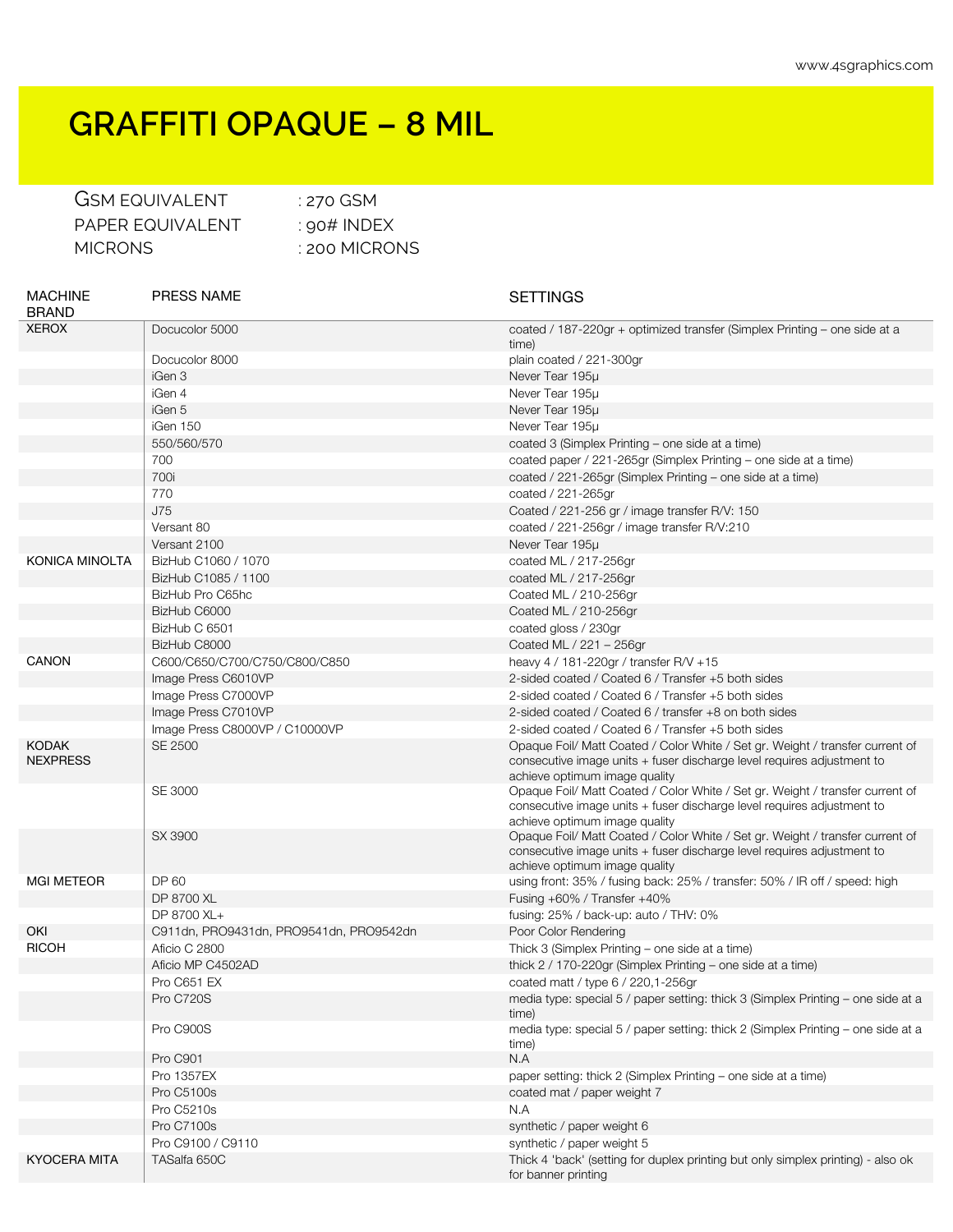## **GRAFFITI OPAQUE – 11 MIL**

| <b>GSM EQUIVALENT</b> | : $365$ GSM     |
|-----------------------|-----------------|
| PAPER FOUIVALENT      | $\pm$ 80# COVER |
| MICRONS               | : 275 MICRONS   |

| <b>MACHINE</b><br><b>BRAND</b>  | <b>PRESS NAME</b>                       | <b>SETTINGS</b>                                                                                                                                                                          |
|---------------------------------|-----------------------------------------|------------------------------------------------------------------------------------------------------------------------------------------------------------------------------------------|
| <b>XEROX</b>                    | Docucolor 5000                          | coated / 221-300gr + optimized transfer (Simplex Printing – one side at a time)                                                                                                          |
|                                 | Docucolor 8000                          | N.A                                                                                                                                                                                      |
|                                 | iGen 3                                  | Never Tear 270µ                                                                                                                                                                          |
|                                 | iGen 4                                  | Never Tear 270u                                                                                                                                                                          |
|                                 | iGen 5                                  | Never Tear 270µ                                                                                                                                                                          |
|                                 | iGen 150                                | Never Tear 270u                                                                                                                                                                          |
|                                 | 550/560/570                             | Poor Color Reproduction                                                                                                                                                                  |
|                                 | <b>J75</b>                              | coated / 257-300gr / Image transfer R/V: 250                                                                                                                                             |
|                                 | Versant 80                              | coated / 257-300gr / image transfer R/V: 210                                                                                                                                             |
|                                 | Versant 2100                            | Never Tear 270u                                                                                                                                                                          |
| <b>KONICA</b><br><b>MINOLTA</b> | BizHub C1060 / 1070                     | Coated ML / 257-300 gr.                                                                                                                                                                  |
|                                 | BizHub C1085 / 1100                     | Coated ML / 257-300 gr.                                                                                                                                                                  |
|                                 | BizHub Pro C65hc                        | Coated ML / 257-300 gr.                                                                                                                                                                  |
|                                 | BizHub C6000                            | Coated ML / 257-300 gr.                                                                                                                                                                  |
|                                 | BizHub C 6501                           | Coated ML / 257-300 gr.                                                                                                                                                                  |
|                                 | BizHub C8000                            | Coated ML / 257-300 gr.                                                                                                                                                                  |
| <b>CANON</b>                    | C600/C650/C700/C750/C800/C850           | heavy 5 / 221-256gr / transfer R/V +20                                                                                                                                                   |
|                                 | Image Press C6010VP                     | 2-sided coated / Coated 7/ Transfer +8 on both sides                                                                                                                                     |
|                                 | Image Press C7000VP                     | 2-sided coated / Coated 7/ Transfer +8 on both sides                                                                                                                                     |
|                                 | Image Press C7010VP                     | 2-sided coated / Coated 7/ Transfer +8 on both sides                                                                                                                                     |
|                                 | Image Press C8000VP / C10000VP          | 2-sided coated 7 / transfer +5 on both sides                                                                                                                                             |
| <b>KODAK</b><br><b>NEXPRESS</b> | SE 2500                                 | opaque foil / matt coated / Color White /set gr. weight / transfer current of consecutive image<br>units + fuser discharge level may require adjustment to achieve optimum print quality |
|                                 | <b>SE 3000</b>                          | opaque foil / matt coated / Color White /set gr. weight / transfer current of consecutive image<br>units + fuser discharge level may require adjustment to achieve optimum print quality |
|                                 | SX 3900                                 | opaque foil / matt coated / Color White /set gr. weight / transfer current of consecutive image<br>units + fuser discharge level may require adjustment to achieve optimum print quality |
| <b>MGI METEOR</b>               | DP 60                                   | fusing front: 45% / fusing back: 35% / transfer: 50% / IR off / speed: high                                                                                                              |
|                                 | DP 8700 XL                              | Fusing +80% / Transfer +40%                                                                                                                                                              |
|                                 | DP 8700 XL+                             | fusing: $45\%$ / back-up: auto / THV: 0%                                                                                                                                                 |
| OKI                             | C911dn, PRO9431dn, PRO9541dn, PRO9542dn | Poor Color Reproduction                                                                                                                                                                  |
| <b>RICOH</b>                    | Aficio C 2800                           | thick 4 / 257-300gr (Simplex Printing – one side at a time)                                                                                                                              |
|                                 | Aficio MP C4502AD                       | thick 4 / 257-300gr                                                                                                                                                                      |
|                                 | Pro C651 EX                             | coated matt / type 6 / 220,1-256gr                                                                                                                                                       |
|                                 | Pro C720S                               | N.A                                                                                                                                                                                      |
|                                 | Pro C900S                               | media type: xerox coated / paper setting: thick 3                                                                                                                                        |
|                                 | Pro C901                                | media type: xerox coated / paper setting: thick 3                                                                                                                                        |
|                                 | <b>Pro 1357EX</b>                       | N.A                                                                                                                                                                                      |
|                                 | <b>Pro C5100s</b>                       | coated mat / paper weight 7                                                                                                                                                              |
|                                 | <b>Pro C5210s</b>                       | N.A                                                                                                                                                                                      |
|                                 | <b>Pro C7100s</b>                       | synthetic / paper weight 8                                                                                                                                                               |
|                                 | Pro C9100 / C9110                       | synthetic / paper weight 6                                                                                                                                                               |